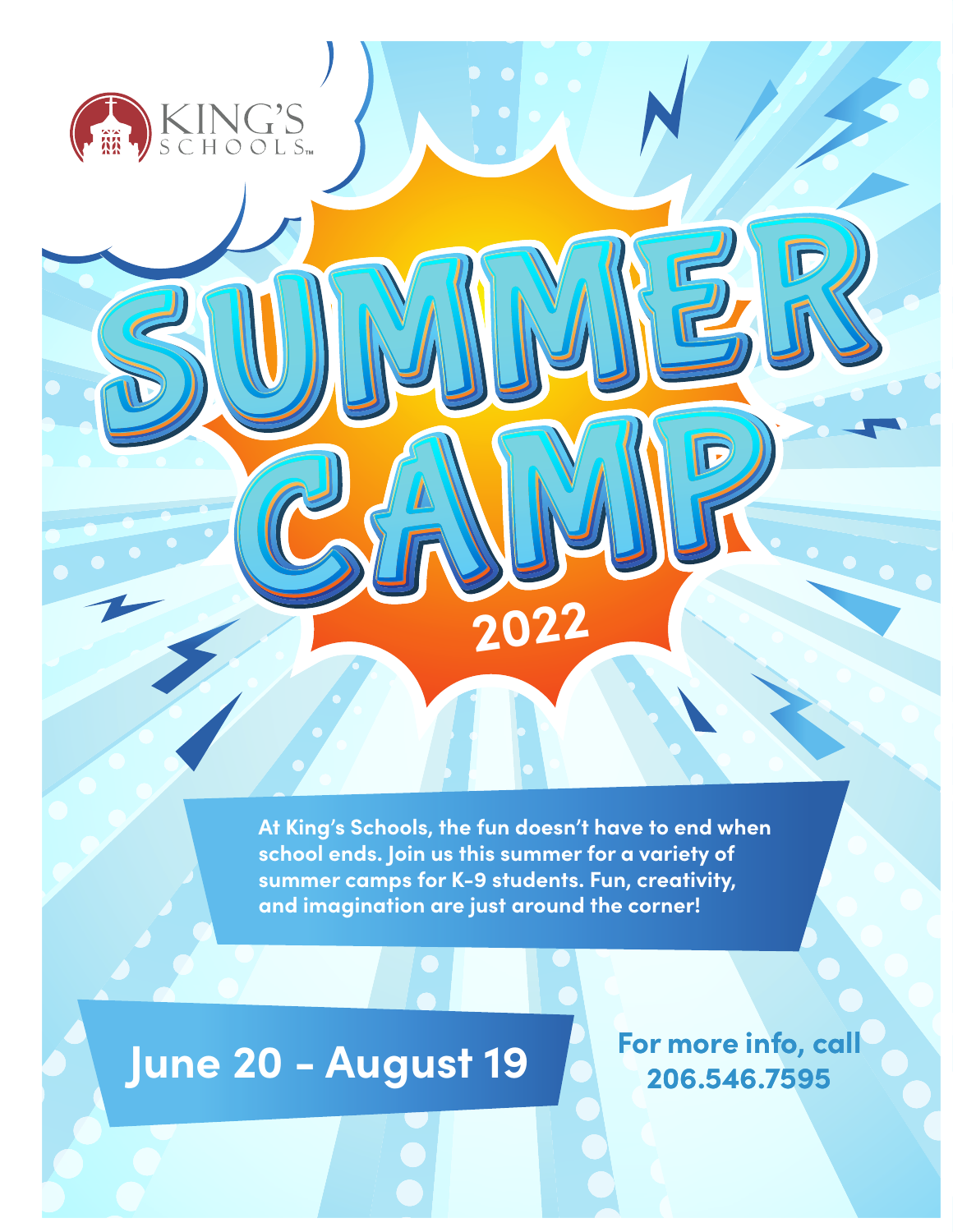**Sports Camps**

#### **Coed Football Camp**

|                                | Date: June 20-23                     |
|--------------------------------|--------------------------------------|
|                                | Time: 9:00am-12:00pm                 |
| Grades entering: 1st-9th grade |                                      |
|                                | Fee: $$100$                          |
|                                | Location: Woolsey Stadium            |
|                                | Instructor: Jim Shapiro, King's Head |
|                                | <b>Football Coach</b>                |
|                                |                                      |

*Campers will develop basic football fundamentals including running, receiving, throwing, blocking, and tackling (using soft pads-no football gear required.) Fun team games will be incorporated to give athletes the chance to test their skills.*

#### **Boys Basketball Camp**

|                                | Date: June 27-30                          |
|--------------------------------|-------------------------------------------|
|                                | Time: 9:00am-12:00pm                      |
| Grades entering: 3rd-6th grade |                                           |
|                                | Fee: \$100                                |
|                                | Location: Mike Martin Gym                 |
|                                | Instructor: Rick Skeen, Athletic Director |

*Developing basketball skills while you are young is preparation for success at the high school level. Campers should bring shoes, shorts, a white & black or red shirt, and water bottle.*

#### **Boys Basketball Camp**

|                                                     | Date: June 27-30                          |  |
|-----------------------------------------------------|-------------------------------------------|--|
|                                                     | Time: 1:30-4:30pm                         |  |
| Grades entering: 7th-9th grade                      |                                           |  |
| Fee: I                                              | \$100                                     |  |
|                                                     | Location: Mike Martin Gym                 |  |
|                                                     | Instructor: Rick Skeen, Athletic Director |  |
| Developing basketball skills while you are young is |                                           |  |
| preparation for success at the high school level.   |                                           |  |
| Campers should bring shoes, shorts, a white & black |                                           |  |
| or red shirt, and water bottle.                     |                                           |  |

#### **All Skills Girls Volleyball Camp**

|              | Date: June 28-30                     |
|--------------|--------------------------------------|
|              | Time: 9:00am-12:00pm                 |
|              | Grades entering: 4th-6th grade girls |
| Fee:         | <b>S75</b>                           |
| Location:    | King's Garden Gym                    |
| Facilitator: | Jamie Lyon, King's Varsity           |
|              | <b>Volleyball Coach</b>              |
| Instructor:  | Megan Baker, King's High School      |
|              | Volleyball Coach, and current        |
|              | High School Volleyball players!      |

*Girls new to volleyball and those who have several years' experience will develop fundamentals of serving, passing, setting and hitting. Athletes can expect to improve these skills through the use of competitive team drills. In addition, every athlete will learn offensive and defensive concepts. Camp t-shirt included.*

#### **Jr. High Girls Volleyball Camp**

| Date:        | June 28-30                                 |
|--------------|--------------------------------------------|
|              | Time: 5:30-8:30pm                          |
|              | Grades entering: 7th & 8th grade girls     |
| Fee:         | \$75                                       |
| Location:    | King's Garden Gym                          |
| Facilitator: | Jamie Lyon, King's Varsity                 |
|              | Volleyball Coach                           |
|              | Instructor: Alysanne Stack, King's Varsity |
|              | Assistant Coach, and current               |
|              | High School volleyball                     |
|              | players!                                   |
|              |                                            |

*Girls will use a variety of drills and game-like situations to develop more advanced skills. Fundamental training and daily competitions will stress serving, passing, setting and hitting. In addition, athletes will learn team defensive concepts and transition offensive systems. Camp t-shirt included.*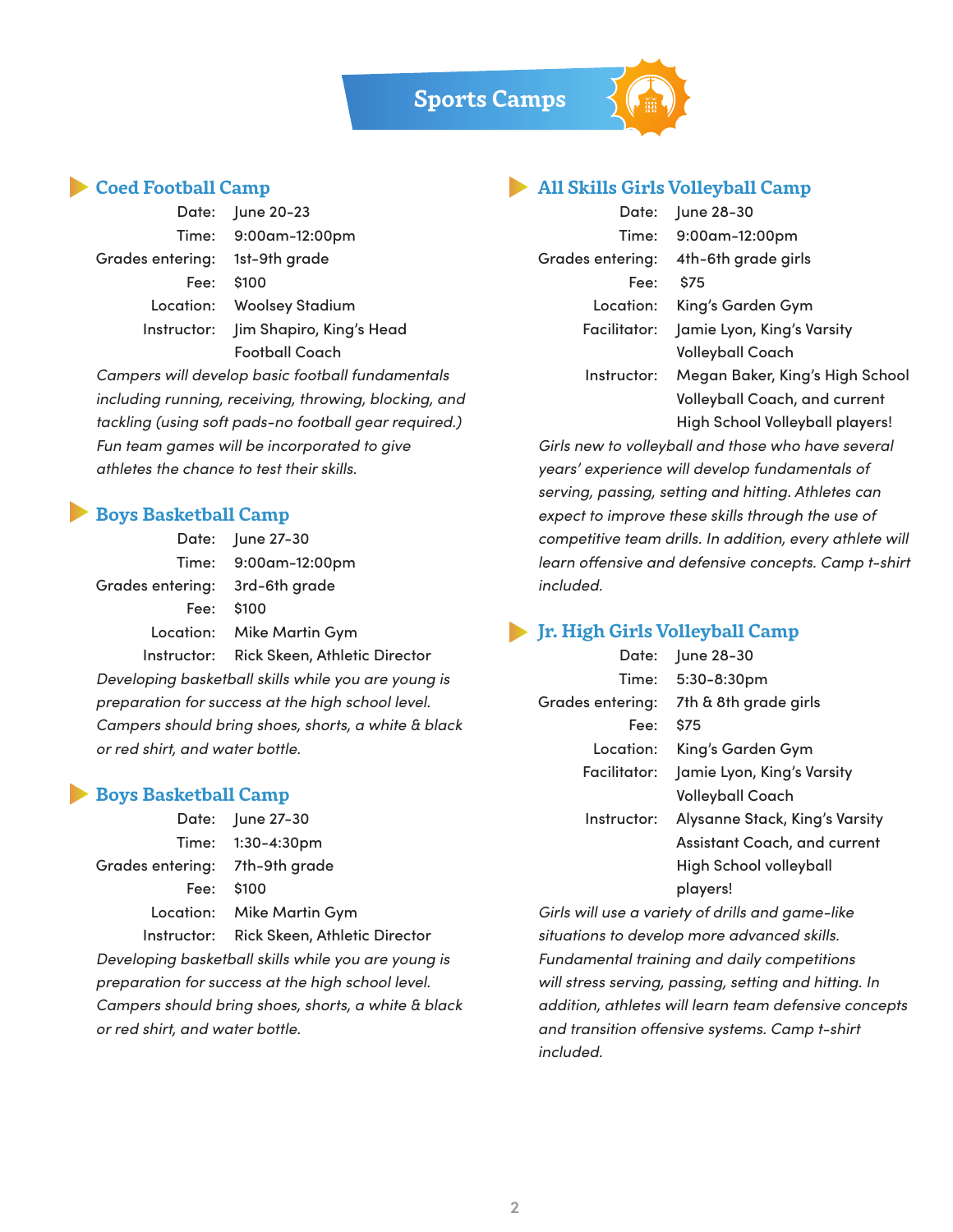#### **Boys Basketball Camp**

| Date: July 12-14                          |
|-------------------------------------------|
| Time: 9:30-11:30am                        |
| Grades entering: Kindergarten-2nd Grade   |
| Fee: \$100                                |
| Location: King's Garden Gym               |
| Instructor: Rick Skeen, Athletic Director |

*Developing basketball skills while you are young is preparation for success at the high school level. Campers should bring shoes, shorts, a white & black or red shirt, and water bottle.*

#### **Shooting Stars Girls Basketball Camp**

|                                | Date: July 18-21                          |
|--------------------------------|-------------------------------------------|
|                                | Time: 9:00am-12:00pm                      |
| Grades entering: 3rd-8th grade |                                           |
| Fee: \$50                      |                                           |
|                                | Location: Mike Martin Gym                 |
|                                | Instructor: Dan Taylor, Head King's Girls |
|                                | <b>Basketball Coach</b>                   |

*The camp is dedicated to instructing girls in the fundamentals of basketball and to help them grow in the areas of teamwork, sportsmanship and character. Girls will learn fundamental skills to be competitive in the game of basketball through* 

*competitive drills and techniques that they can take with them to continue to develop as an athlete and person. Our faith-based camp will encourage each girl to not only "shine" on the court, but also challenge them to "shine" in their communities.*

#### **King's Coed Cheer Camp**

Date: August 10-12 Grades entering: K-6th grade Fee: \$100

Time: 9:00am-12:00pm Location: Mike Martin Gym Instructor: Emilie Tingstad, King's Cheer Coach

*Girls and boys, join the King's High School cheerleaders and let them teach you some moves! Campers will learn basic cheer motions and technique, jumps, chants, cheers, dances, basic stunts and should bring drinks, snacks and tennis shoes.*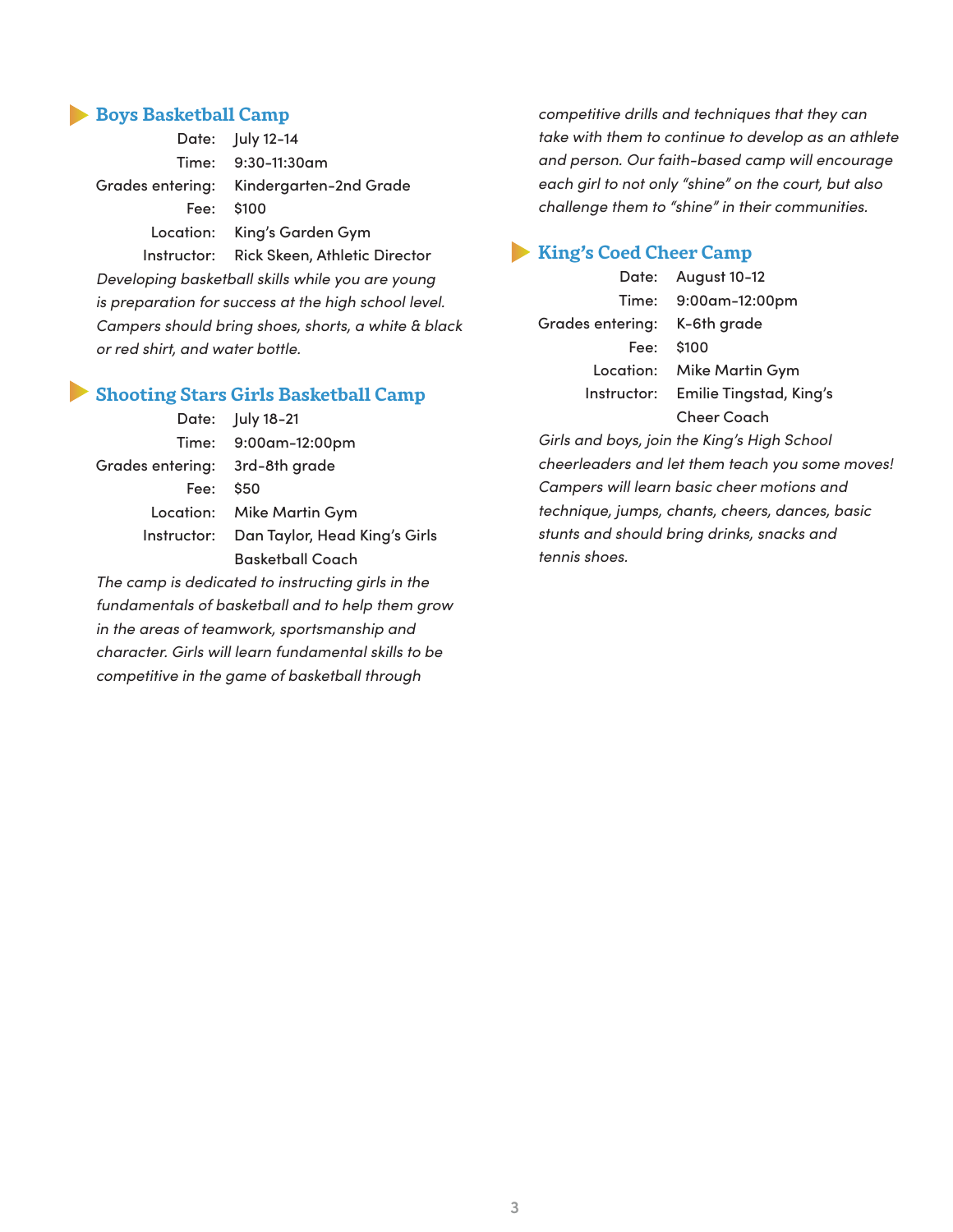#### **STEM Camps**



Grades entering: 1st-3rd grade

Date: July 5-8 Time: 9:00am-12:00pm Fee: \$190 Location: King's Elementary Library Instructor: BEAM Instructors

*Create moving contraptions with the newest educational robotics materials! Students will learn about motorized construction techniques and build a foundation for our advanced course. Kids will learn about how robots share similar features to people: Computers = Brains, Motors = Muscles, Sensors = Senses, Batteries = Hearts. We will build with step-by-step instructions as well as creative design challenges.*

# **EXPERIENCES**



#### **Robotics**

|                                | Date: July 5-8                      |
|--------------------------------|-------------------------------------|
|                                | Time: 1:00-4:00pm                   |
| Grades entering: 4th-6th grade |                                     |
|                                | Fee: \$190                          |
|                                | Location: King's Elementary Library |
|                                | Instructor: BEAM Instructors        |

*Build and design real, functioning robots! Each day, students receive a short lesson, followed by guided creative building time. We will tackle creative team challenges, construct robots that automatically react to their environment using motors and sensors, and learn to program complex robotic behaviors. The session ends with an awesome battle-bot tournament!*

#### **Mining & Crafting with Bricks 4 Kidz**

| Date: July 11-15                        |
|-----------------------------------------|
| Time: 9:00am-12:00pm                    |
| Grades entering: Kindergarten-2nd grade |
| Fee: \$195                              |
| Location: King's Elementary Library     |

Instructor: Bricks 4 Kidz Instructors *Experience the world of Minecraft with LEGO® bricks! Join Bricks 4 Kidz along with Steve and friends to face new challenges each day. We'll create motorized models and craft key elements from the game like tools, armor, mobs and critters. Don't forget to build a shelter before nightfall - that's when the monsters come out!*





#### **Mining & Crafting with Bricks 4 Kidz**

|                                | Date: July 11-15                               |
|--------------------------------|------------------------------------------------|
|                                | Time: 1:00-4:00pm                              |
| Grades entering: 3rd-5th grade |                                                |
|                                | Fee: \$195                                     |
|                                | Location: King's Elementary Library            |
|                                | Instructor: Bricks 4 Kidz Instructors          |
|                                | Experience the world of Minecraft with LEGO®   |
|                                | briokel Lein Drieke 1 Vid-alena with Cteve and |

*bricks! Join Bricks 4 Kidz along with Steve and friends to face new challenges each day. We'll create motorized models and craft key elements from the game like tools, armor, mobs and critters. Don't forget to build a shelter before nightfall - that's when the monsters come out!*

#### **A Galaxy Far Away with Bricks 4 Kidz**

|                                              | Date: July 18-22                                                     |  |
|----------------------------------------------|----------------------------------------------------------------------|--|
|                                              | Time: 9:00am-12:00pm                                                 |  |
| Grades entering:                             | Kindergarten-2nd grade                                               |  |
| Fee:                                         | \$195                                                                |  |
|                                              | Location: King's Elementary Library                                  |  |
|                                              | Instructor: Bricks 4 Kidz Instructors                                |  |
| Join us on an adventure through space! Using |                                                                      |  |
|                                              | LEGO® Bricks, we'll build your favorite characters                   |  |
|                                              | and motorized space ships from Star Wars®. We will                   |  |
|                                              | $\alpha$ leo logra $\alpha$ bit about the science of the cosmes too. |  |

*also learn a bit about the science of the cosmos too. Come experience this stellar journey to a galaxy far away!*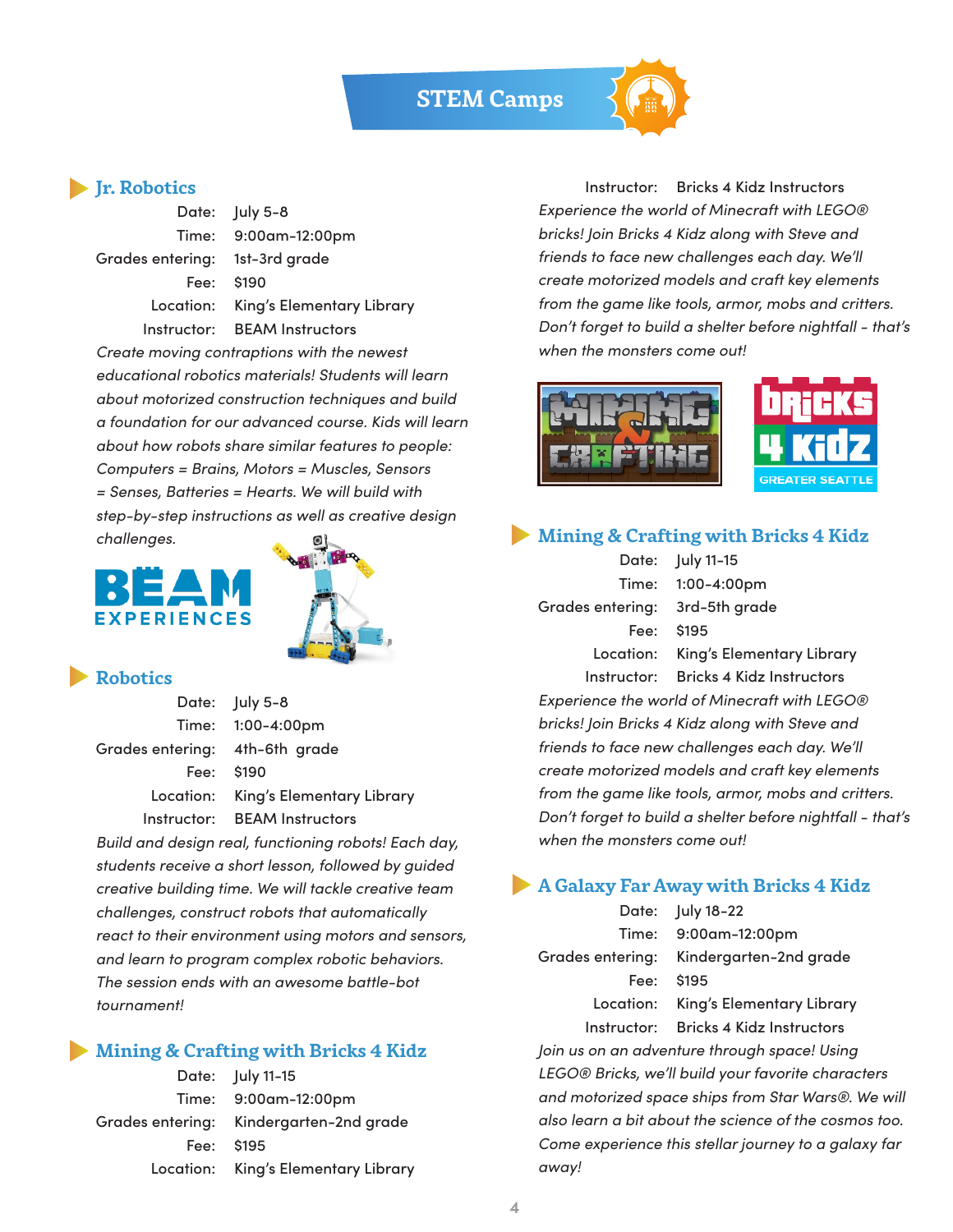#### **A Galaxy Far Away with Bricks 4 Kidz**

Grades entering: 3rd-5th grade

*Join us on an adventure through space! Using LEGO® Bricks, we'll build your favorite characters and motorized* 





*space ships from Star Wars®. We will also learn a bit about the science of the cosmos too. Come experience this stellar journey to a galaxy far away!*

#### **Pixel Art & Animation**

|                                 | Date: July 25-29                 |
|---------------------------------|----------------------------------|
|                                 | Time: 9:00am-12:00pm             |
| Grades entering: 3rd -5th grade |                                  |
|                                 | Fee: \$225                       |
| Location:                       | King's Elementary Library        |
|                                 | Instructor: BEAM Instructors     |
| Prerequisites:                  | Students must have basic         |
|                                 | computer skills: be able to save |
|                                 | and load files, switch between   |

computer.

programs and type on the

*Learn the art of the pixel! Join us for an in-depth class about drawing with the smallest squares on any screen - pixels. We will make retro-style* 



*video game art, animated characters, and other art projects. Students will learn fine-art concepts such as color theory, light & shadow, perspective, tiling, animation principles and more. They will also learn the history of pixel art and how it is used in modern games and videos. At the end of the class, students will have a completed gallery of original artwork to share with friends and family!*

#### **Video Game Design**

Grades entering: 6th-8th grade Fee: \$225

Date: July 25-29 Time: 1:00-4:00pm Location: King's Elementary Library Instructor: BEAM Instructors Prequisites: Students must have basic computer skills: be able to save and load files, switch between programs and type on the computer.

*Design and build your very own video game! Students will use Stencyl, a kidfriendly game creation engine* 



*to make 2-D video games on the computer. Each day, students will receive a short lesson, followed by guided creative building time. Lessons focus on designing fun and challenging platformer levels. This is not a programming-focused class, but students will have the opportunity to customize their games using block-based programming similar to Scratch. At the end of the course, students will have a game they can play and share with friends and family!*

#### **Jurassic Brick Land with Bricks 4 Kidz**

*Are you ready for* 

Date: August 1-5 Time: 9:00am-12:00pm Grades entering: Kindergarten-2nd grade Fee: \$195 Location: King's Elementary Library Instructor: Brick 4 Kidz Instructors

*the adventure of a lifetime? You're about to enter Jurassic Brick Land! Using* 



*motorized LEGO® bricks, we will build a world that comes to life with gentle Brontosaurus, ferocious Velociraptor, terrifying T. Rex, and more. We'll learn about amazing dinosaurs that lived during*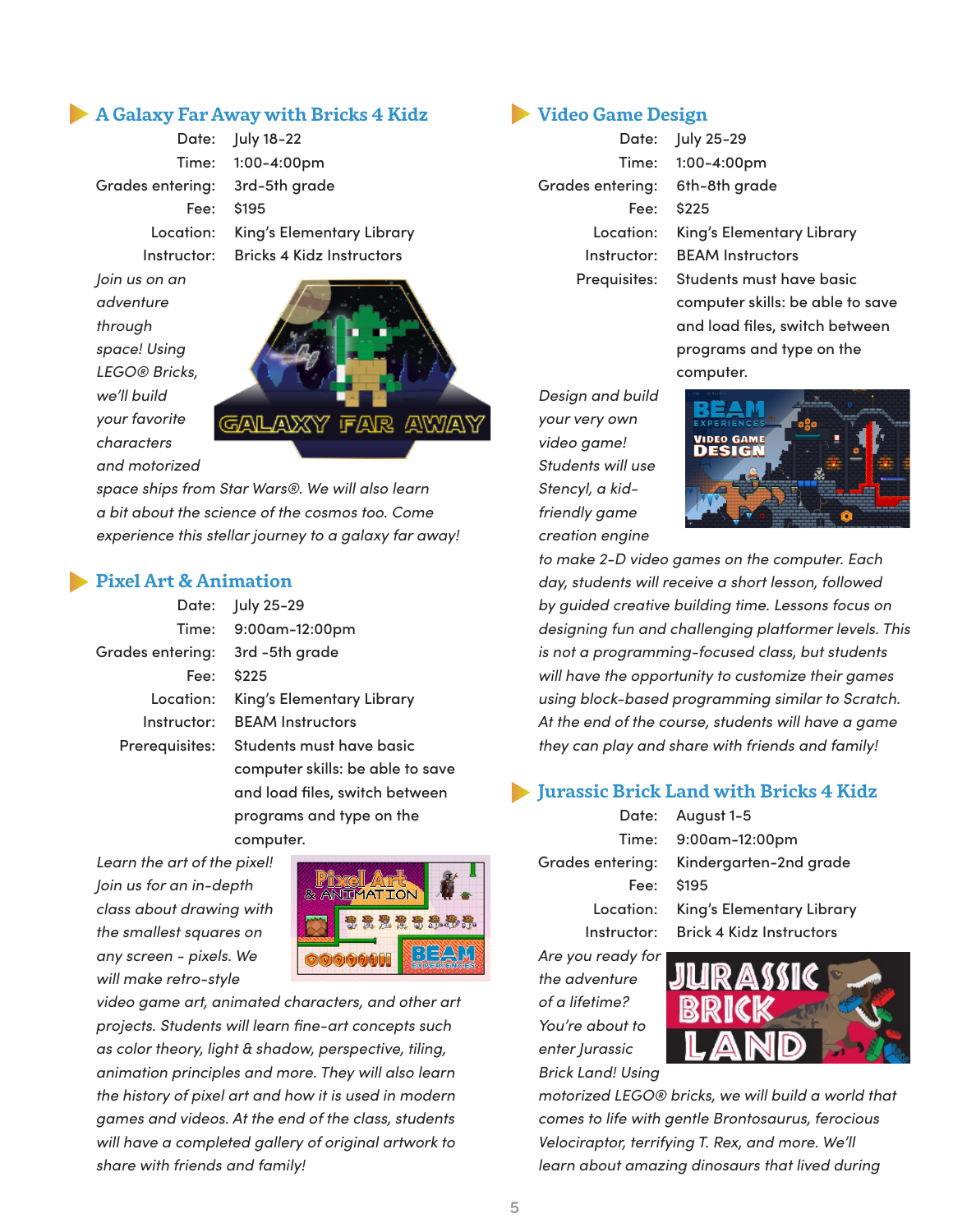*the Jurassic period, and other extinct, prehistoric animals that roamed the earth and swam the seas. Come learn, build and play at Jurassic Brick Land camp!*

#### **Bugs & Microscopes**

Date: August 1-5 Grades entering: 3rd-5th grade Fee: \$225

Time: 1:00-4:00pm Location: King's Elementary Library Instructor: BEAM Instructors

*Bugs are everywhere! Did you know that 90% of animals on earth are insects? We're here to see that bugs aren't scary, they are cool! We will explore our outdoor spaces for* 



*local bugs, use pitfall traps to collect and observe them, and make crafts that explore the engineering and evolution of bugs and spiders. We'll search for things we can look at with our special microscopes and catalog with wildlife journals, as well as learn how to mount specimens on slides and to view the miniscule such as plant cells and creatures within pond water. Get to know the critters and miniature life in your backyard with Bugs & Microscopes!*

#### **Stop-Motion Animation**

|                                    | Date: August 8-12                   |
|------------------------------------|-------------------------------------|
|                                    | Time: 9:00am-12:00pm                |
| Grades entering:     3rd-5th grade |                                     |
|                                    | Fee: \$225                          |
|                                    | Location: King's Elementary Library |
|                                    | Instructor: BEAM Instructors        |

*Bring your story to life by making stop motion animated movies! Working in teams, students build sets and characters using LEGO® bricks, then write, direct, and edit a unique story to share with the world! Students will begin by learning about cameras and special software required for stop-motion animation. Then, we'll learn the visual principles of animation as well as storytelling fundamentals. By the end of the session, kids will* 

*complete multiple animation exercises and a final film project using everything they've learned.*

#### **Stop-Motion Animation**

Grades entering: 6th-8th grade Fee: \$225

Date: August 8-12 Time: 1:00-4:00pm Location: King's Elementary Library Instructor: BEAM Instructors

*Bring your story to life by making stop motion animated movies! Working in teams, students build sets and characters using LEGO® bricks, then write, direct, and edit a unique story to share with the world! Students will begin by learning about cameras and special software required for stop-motion animation. Then, we'll learn the* 

*visual principles of animation as well as storytelling fundamentals. By the end of the session, kids will complete multiple animation exercises and a final film project using everything they've learned*.



**6**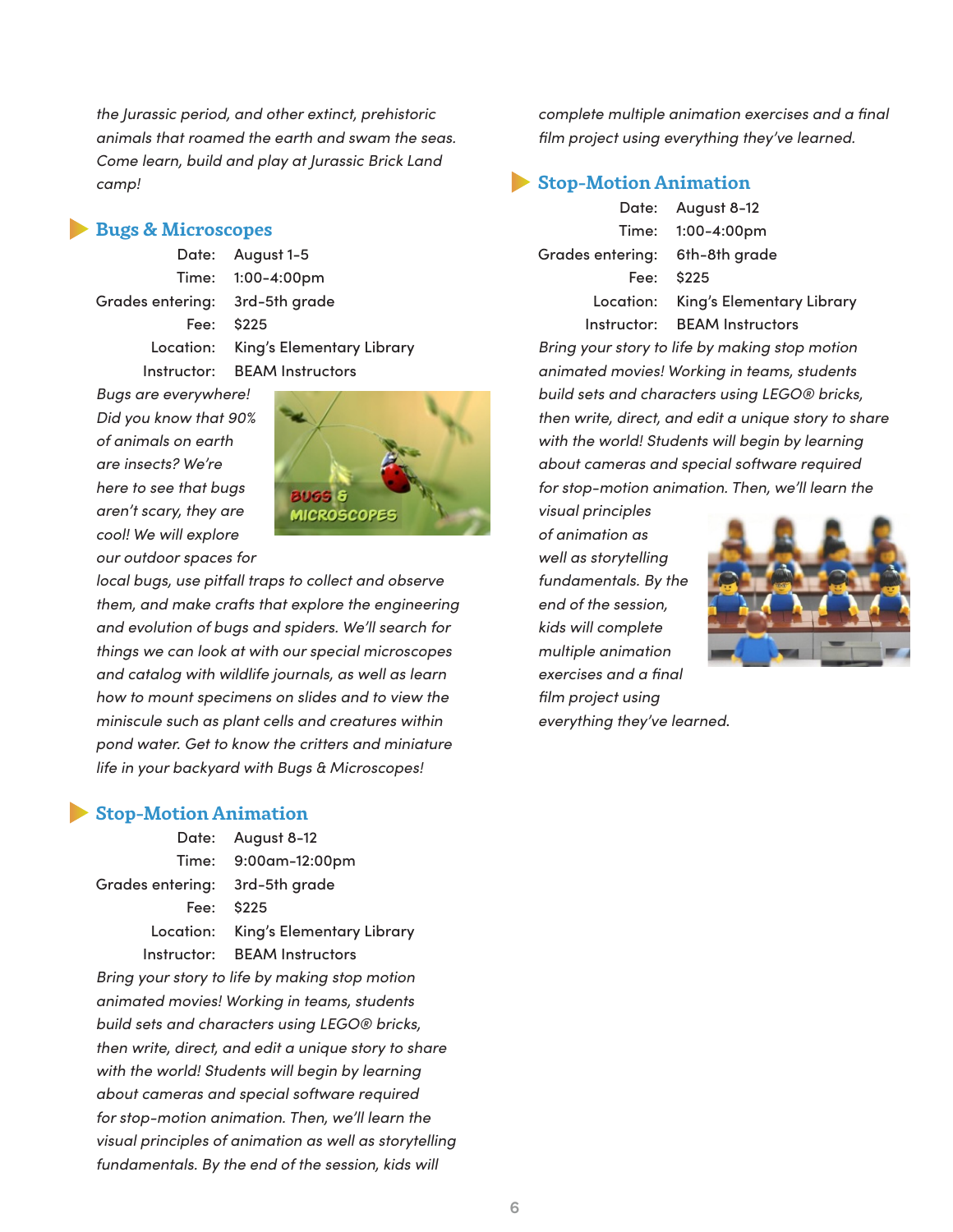

#### **Unicorns, Fairytales & Friendships Part 1**

*(Parts 1 & 2 each have different tales and are not dependent on one another.)*

|             | Date: July 11-14                        |
|-------------|-----------------------------------------|
|             | Time: 9:00am-12:00pm                    |
|             | Grades entering: Kindergarten-2nd grade |
| Fee:        | \$335                                   |
| Location:   | Art Annex                               |
| Instructor: | Mrs. Kelly Hughes (AKA Miss             |
|             | Kelly) Artist, Writer, Teacher and      |
|             | owner of Tangerine Tales.               |
| Note: .     | All the materials are included          |
|             | and the class will take home all        |

visual projects.

*Let your child immerse themselves into the world of fairytales as we learn lessons of kindness and friendships. These fairytale goers will pretend through play, props, stories, songs and sparkling projects. Let your child create with* 



*their friends where the imagination is just beginning. Your child will bedazzle their own galloping unicorn, fairytale keepsake boxes and more. This camp is sure to have a happy ending!*

*Please bring: T-shirt for a smock and your favorite stuffed animal. Each day bring a snack and water bottle. We are nut free. Let us know of any allergies.*

#### **Creative Canvas & Paint Pouring Part 1**

*(Parts 1 & 2 each have different tales and are not dependent on one another.)*

|                                | Date: July 11-14                        |
|--------------------------------|-----------------------------------------|
|                                | Time: 1:00-4:00pm                       |
| Grades entering: 1st-4th grade |                                         |
| Fee:                           | \$335                                   |
|                                | Location: Art Annex                     |
|                                | Instructor: Mrs. Kelly Hughes (AKA Miss |
|                                | Kelly) Artist, Writer, Teacher          |
|                                | and owner of Tangerine Tales.           |
|                                | Note: All the materials are included    |

and the class will take home all visual projects.

*Create with the modern masters, learn how they see the world and paint a scene on canvas; then dive into paint pouring with the beauty of natural flowing colors. Painters will strengthen their own brush, color and spatial skills and understand new techniques. Each day we will complete a new paint project on canvas or wood. Please bring: T-shirt for a smock. Each day bring a snack and water bottle. We are nut free. Let us know of any allergies.*

#### **Unicorns, Fairytales & Friendships Part 2**

*(Parts 1 & 2 each have different tales and are not dependent on one another.)*

| Date:            | August 1-4                         |
|------------------|------------------------------------|
| Time:            | 9:00am-12:00pm                     |
| Grades entering: | Kindergarten-2nd grade             |
| Fee:             | \$335                              |
| Location:        | Art Annex                          |
| Instructor:      | Mrs. Kelly Hughes (AKA Miss        |
|                  | Kelly) Artist, Writer, Teacher and |
|                  | owner of Tangerine Tales.          |
| Note:            | All the materials are included     |
|                  | and the class will take home all   |
|                  | visual projects.                   |

*Let your child immerse themselves into the world of fairytales as we learn lessons of kindness and friendships. These fairytale goers will pretend through play, props, stories, songs and sparkling projects. Let your child create with their friends where the imagination is just beginning. Your child will bedazzle their own galloping unicorn, fairytale keepsake boxes and more. This camp is sure to have a happy ending! Please bring: T-shirt for a smock and your favorite stuffed animal. Each day bring a snack and water bottle. We are nut free. Let us know of any allergies.*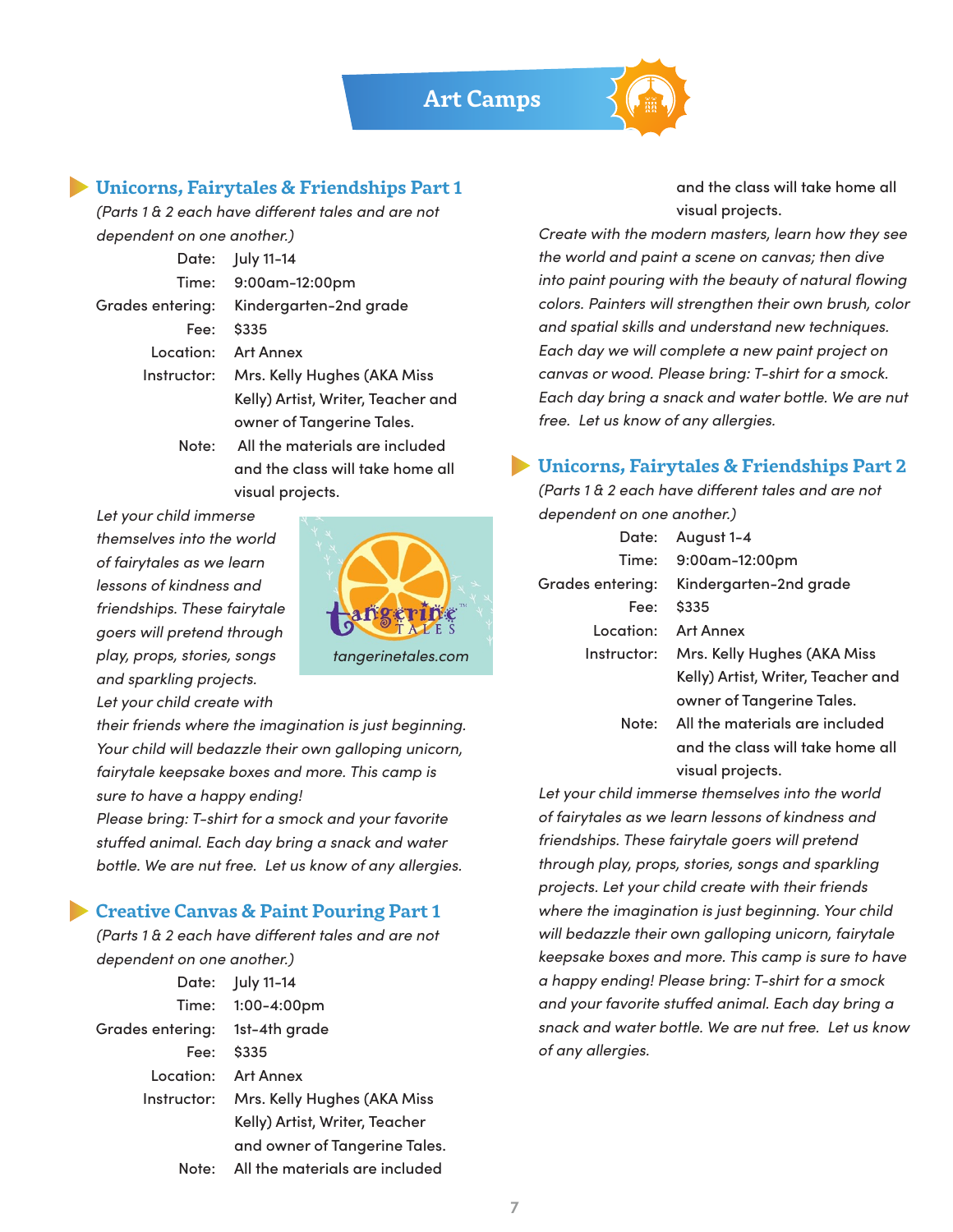#### **Creative Canvas & Paint Pouring Part 2**

*(Parts 1 & 2 each have different tales and are not dependent on one another.)*

|                                | Date: August 1-4                        |
|--------------------------------|-----------------------------------------|
|                                | Time: 1:00-4:00pm                       |
| Grades entering: 1st-4th grade |                                         |
|                                | Fee: \$335                              |
|                                | Location: Art Annex                     |
|                                | Instructor: Mrs. Kelly Hughes (AKA Miss |
|                                | Kelly) Artist, Writer, Teacher and      |
|                                | owner of Tangerine Tales.               |
|                                | Note: All the materials are included    |

and the class will take home all visual projects.

*Create with the modern masters, learn how they see the world and paint a scene on canvas; then dive into paint pouring with the beauty of natural flowing colors. Painters will strengthen their own brush, color and spatial skills and understand new techniques. Each day we will complete a new paint project on canvas or wood. Please bring: T-shirt for a smock. Each day bring a snack and water bottle. We are nut free. Let us know of any allergies.*

**Enrichment Camps**

#### **Chess Camp**

|                                | Date: June 27-July 1                  |
|--------------------------------|---------------------------------------|
|                                | Time: 10:00am-12:00pm                 |
| Grades entering: 1st-6th grade |                                       |
|                                | Fee: \$175                            |
|                                | Location: King's Elementary Library   |
|                                | Instructor: Matt Fleury, professional |
|                                | chess coach, highly ranked            |
|                                | United States Chess Foundation        |

*Learn the game! The benefits of knowing and playing chess are many: increased math skills, concentration, memory, and problem solving skills to name a few!*

coach

#### **Good2BGirl**

| Date: Au         |                |
|------------------|----------------|
| Time:            | 9:0            |
| Grades entering: | 5 <sup>†</sup> |
| Fee: \$2         |                |
| Location: Ar     |                |
| Instructors: Tir |                |
|                  |                |

Date: August 8-10 00am-12:00pm h-6th grade  $25$ t Annex na Rolfs & April Haberman, Co-founders Good2BGirl

*Grab your friends and join us in celebrating the fact that it's wonderful, amazing and Good2BGirl! Explore your dreams and God-given gifts and have fun with hands-on exercises that help you navigate your true-identity, self worth and overall AMAZING female design. We'll dive into friendships and the 4 C's: Comparison & Competition vs Compassion & Connection. We leave space for play and exploration through dream boards, doodlejournaling, F.L.I.P. and more.*